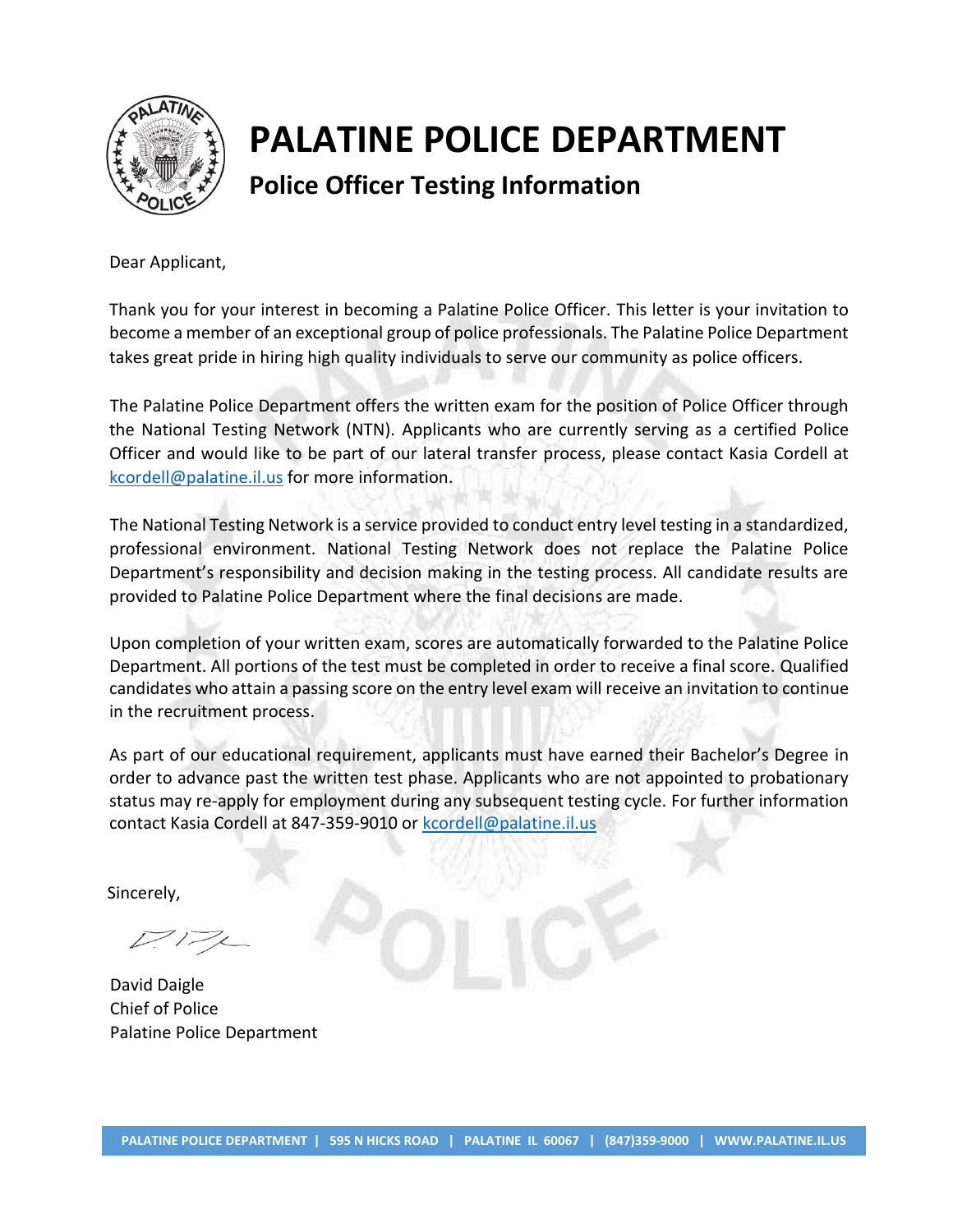

# **2022 Police Officer Application Timeline**

#### **Please review the below timeline carefully. There will be no exceptions made for late documentation or missed dates.**

#### **March 01, 2022 Online written exam opens**

Applicants **must** register to take the written test by visiting the National Testing Network (NTN) website at **[www.nationaltestingnetwork.com.](http://www.nationaltestingnetwork.com/) We strongly encourage to register for the exam as soon as possible as daily spots are limited.**

The following documents (if applicable) must be submitted on the NTN website (more information regarding below documentations are found in the "Required Documentation" section:

- Birth Certificate
- US Military Status & Record
- Police Officer State Certification

#### **May 31, 2022 Online written exam closes**  The online written exam closes at 12:00pm (noon) on May 31, 2022. All testing and required documents above must be successfully completed and turned in by this date and time.

## **June 06, 2022 College Transcripts due** Transcripts must be sent directly from the school and received via mail or electronically by 8:00am on June 06, 2022 to Kasia Cordell [\(kcordell@palatine.il.us\)](mailto:kcordell@palatine.il.us)

#### **June 06-08, 2022 Invitations sent**

Qualified candidates who successfully pass the written exam will be invited by the Palatine Police Department to continue in the testing process. Those who do not qualify will also be notified.

#### **June 06-11, 2022 Employment applications due**

Once invited to continue in the testing process, candidates will be emailed a Village of Palatine employment application to complete. The employment application should be returned to the Palatine Police Department as soon as possible, but must be returned by the time of the physical ability test. Employment applications can be returned in advance to Kasia Cordell by one of the two following methods:

#### **US MAIL or EMAIL**

Palatine Police Department kcordell@palatine.il.us Attn: Kasia Cordell 595 N Hicks Road Palatine, IL 60067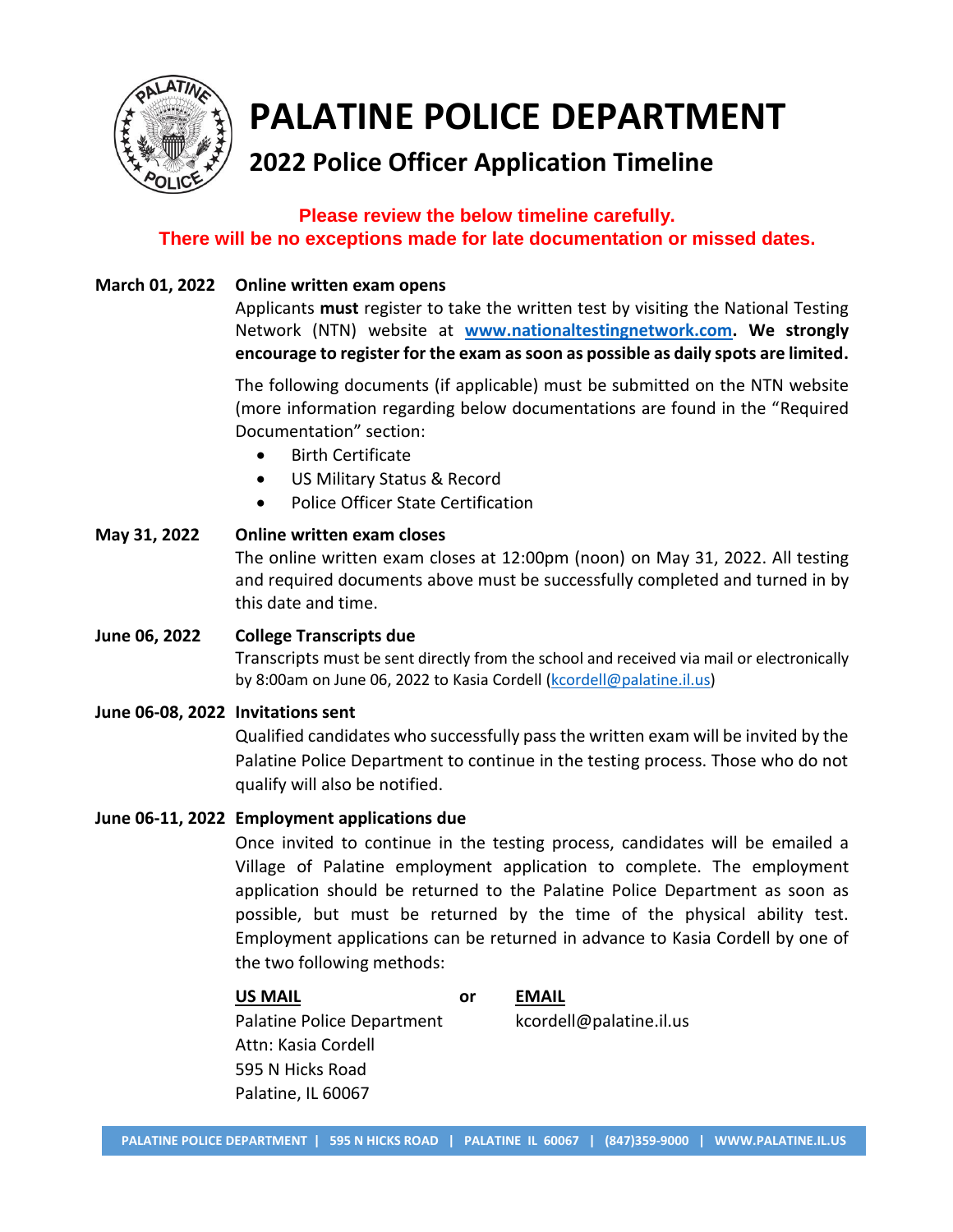#### **June 11, 2022 Physical ability test**

Those qualified candidates who have been invited to continue in the testing process will be required to attend the physical ability test. This will be an in-person test held at 8:00am at a yet to be determined location

#### **June 13-17, 2022 Oral Interviews**

For those successfully passing the physical ability test, oral interviews will be conducted in-person at the Palatine Police Department on these dates. Times and locations will be assigned after successfully passing the physical ability testing.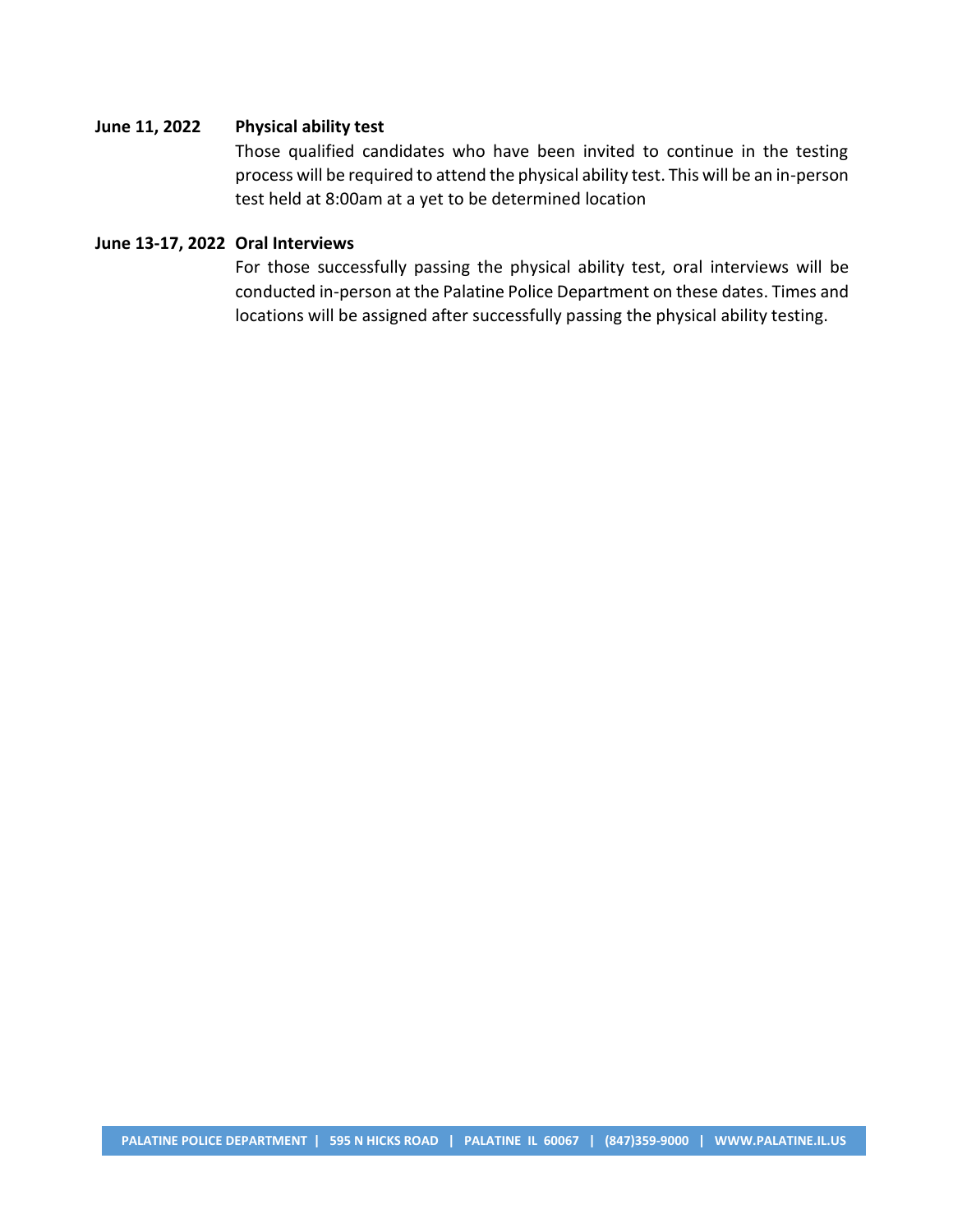

# **Required Documents**

In order to be considered for the position of Palatine Police Officer, candidates must meet all requirements and submit all required documents according to the timeline on the previous page.

Please visit [www.nationaltestingnetwork.com](http://www.nationaltestingnetwork.com/) to register. The Public Safety Self-Assessment Application must be completed during the registration process. All documents, if applicable, must be uploaded through National Testing Network. Applications that are incomplete or missing any required documents will not be considered.

**1. Birth Certificate** *(submitted via upload on the National Testing Network website)*

If you were born outside of the U.S., please include a certified translation of the Birth Certificate translated in English from a certified agency. If the name on your Birth Certificate is different than your current name due to marriage/divorce or court order, please provide documentation.

**2. U.S. Military Status & Record** *(submitted via upload on the National Testing Network website)*

If you are currently serving in the United States military, you must provide copies of your current orders. If you previously served in the United States military, you must provide your discharge orders (DD214, NGB22, etc). Military service cannot be substituted for education requirements.

- **3. Police Officer State Certification** *(submitted via upload on the National Testing Network website))* For those previously or currently employed as a Police Officer in a regularly constituted police department, in Illinois or another state, please upload a copy of your Police Officer State Certification. DO NOT upload all prior training certificates.
- **4. College Transcript** *(submitted directly to the Palatine Police Department)*

Request your transcripts immediately! Transcripts must be received on or before 8:00am on June 06, 2022. An electronic version of the transcripts can be submitted directly from the school to Kasia Cordell at [kcordell@palatine.il.us.](mailto:kcordell@palatine.il.us) If transcripts are submitted via US Mail they must be officially sent from the school, unopened and sent directly to the:

#### **Palatine Police Headquarters 595 N Hicks Rd. Palatine, IL 60067**

If the degree was earned at a college outside the U.S., you must include a certified translation in English from Educational Credential Evaluators only [\(www.ece.org\)](http://www.ece.org/).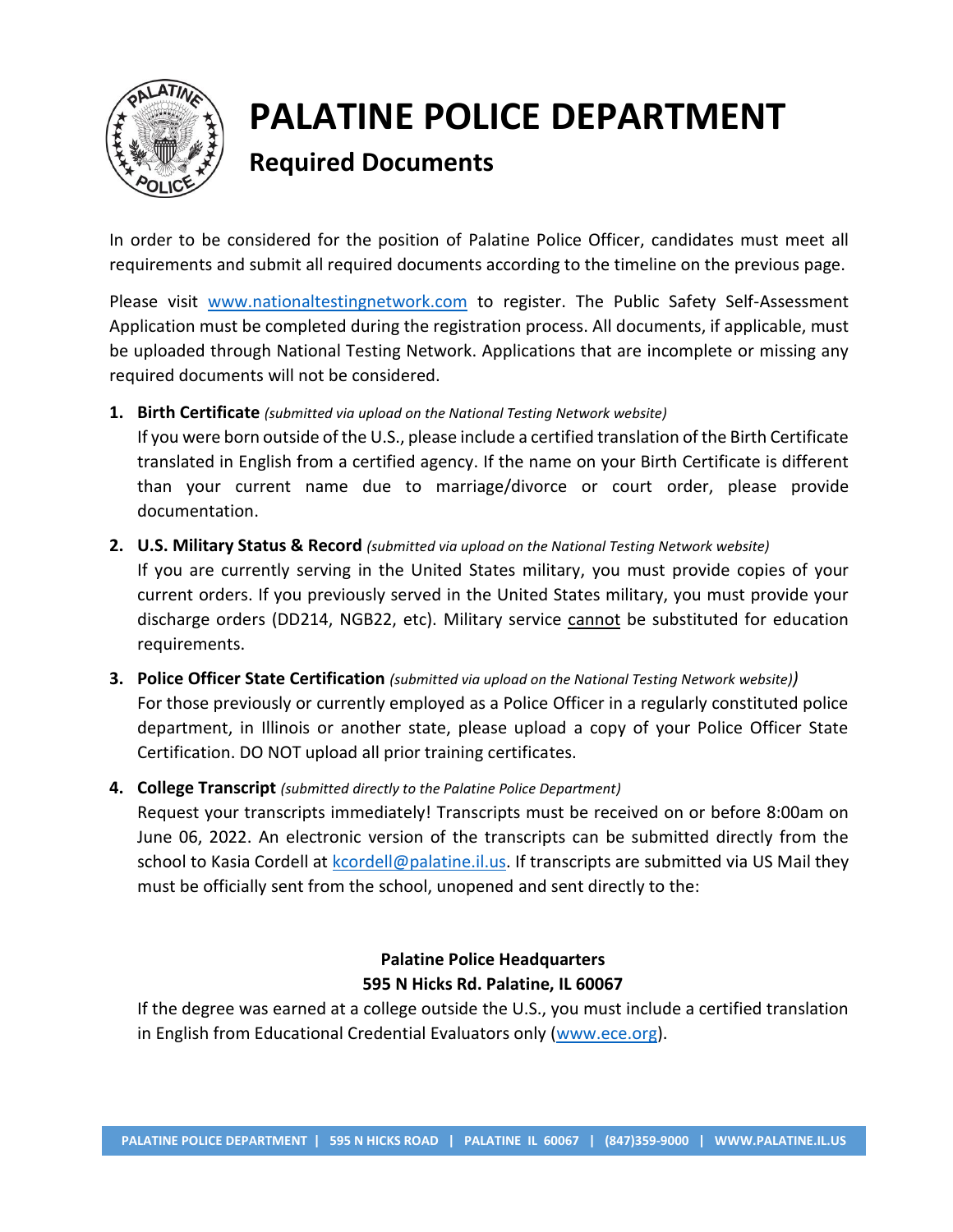

# **Required Testing for the Position of Police Officer**

To become a Palatine Police Officer, each applicant must pass an extensive seven phase testing process, which consists of the following tests:

#### **WRITTEN EXAMINATION**

A written test designed to test an applicant's reading comprehension, reasoning ability, decisionmaking ability, data/rule interpretation skills and problem solving ability.

#### **PHYSICAL ABILITY TEST**

Physical fitness standards required by the Illinois Law Enforcement Training and Standards Board include: Sit-ups, sit and reach, 1.5 mile run and bench press.

#### **ORAL INTERVIEW**

Applicants will have the opportunity to exhibit knowledge and interest in the position of police officer. Applicants will be assessed on comprehension and judgment in problem solving situations and will be asked questions concerning job history and job-related abilities. Communication skills will also be observed at this time. Applicant's personal values and ethics will be questioned in relationship to the mission, vision and values of the Palatine Police Department.

#### **BACKGROUND INVESTIGATION**

An in-depth investigation into applicant's personal history will be made by contacting current and former employers, friends, relatives and neighbors, along with checking police records and credit ratings.

#### **PSYCHOLOGICAL EXAMINATION**

Applicants will undergo written exams, along with a clinical interview to determine psychological aptitude for the position.

#### **POLYGRAPH EXAMINATION**

This exam will be administered to the applicant as part of the final selection process.

#### **MEDICAL EXAMINATION**

A standard medical examination will be completed, including hearing and vision tests, laboratory blood tests and drug screening.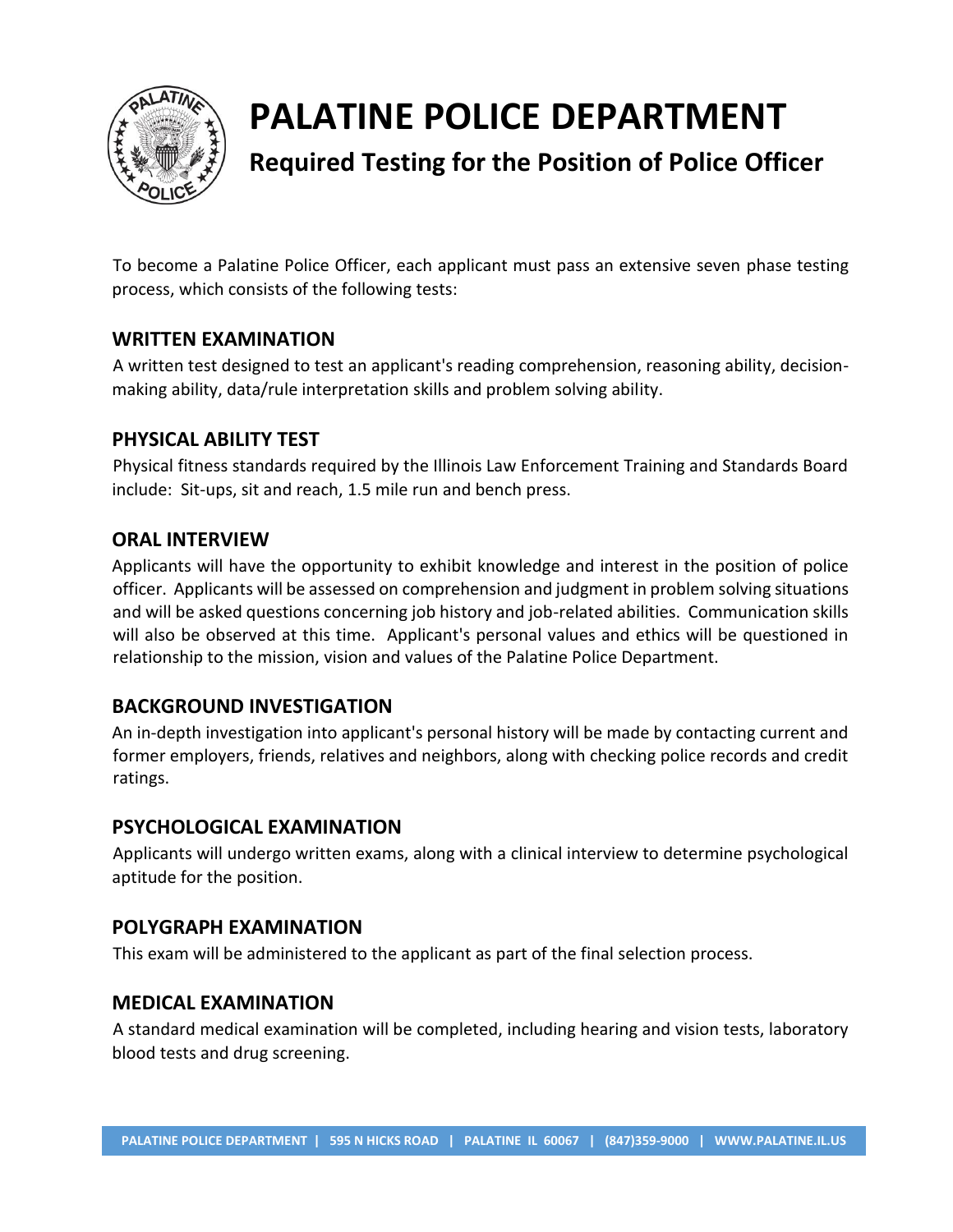

# **Physical Ability Requirements and Information**

## **PHYSICAL ABILITY TEST (POWER TEST) FOR POLICE OFFICER APPLICANTS**

Practical exercise performance requirements are fitness activities related to law enforcement tasks. The following practical exercise performance requirements have been identified and must be satisfactorily performed for successful completion of the physical ability test phase.

#### **1. SIT AND REACH TEST**

This is a measure of the flexibility of the lower back and upper leg area. It is an important area for performing police tasks involving range of motion and is important in minimizing lower back problems. **The score is the distance, in inches, reached on a yardstick, after sitting on the floor with legs straight and reaching forward toward the toes.** 

#### **2. ONE MINUTE SIT-UP TEST**

This is a measure of the muscular endurance of the abdominal muscles. It is an important area for performing police tasks that may involve the use of force. It is also important for maintaining good posture and minimizing lower back problems. **The score is the number of correct sit-ups completed in one minute.** 

#### **3. BENCH PRESS**

This is a maximum weight pushed from the bench press position, measuring the amount of upper body force that can be generated. It is an important area for performing police tasks requiring upper body strength. The test will be conducted using free weights. **The score is a ratio of weight pushed divided by body weight, with a minimum requirement of 1 repetition.** 

#### **4. 1.5 MILE RUN**

This is a timed run to measure the heart and vascular systems' capability to transport oxygen. It is an important area for performing police tasks involving stamina and endurance and to minimize the risk of cardiovascular problems. **The score is in minutes and seconds.**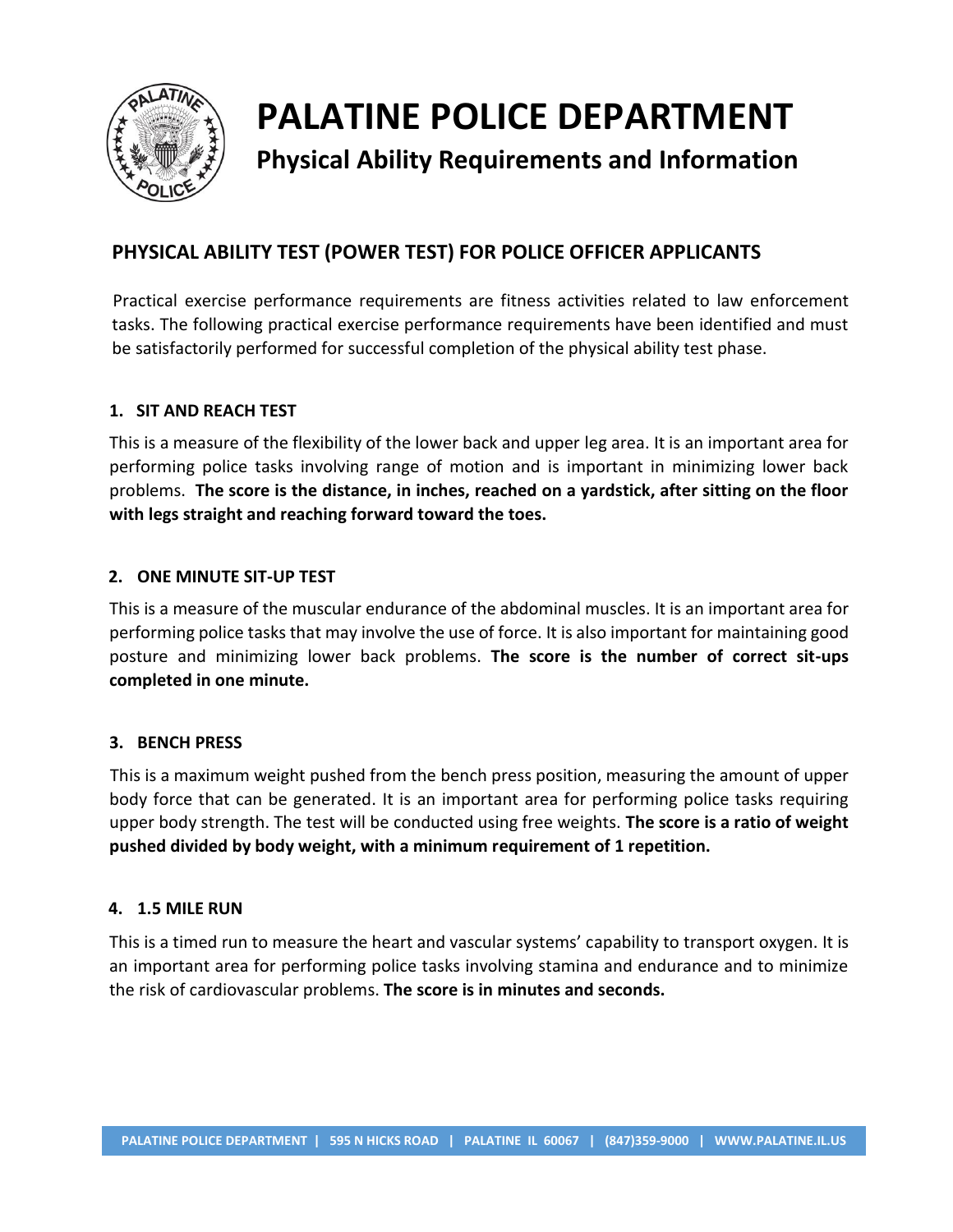

**How to Prepare for the Physical Ability Test**

#### **Sit and reach test**

*Towel Stretch* – Sit on the floor with legs straight. Wrap a towel around feet, holding each end of the towel with one hand. Lean forward and pull gently on the towel, extending the torso toward toes. Hold for 10 seconds. Repeat 5 times.

Perform sitting types of stretching exercises daily to increase this area.

*Sit and Reach* – Sit on the floor with legs straight. Slowly bend forward at the waist and extend fingertips toward the toes (keep legs straight). Hold for 10 seconds. Repeat 5 times.

#### **Sit-up test**

Do as many bent leg sit-ups (hand behind the head) as possible in one minute. This is the set number.

Do 3 sets at a time, at least 3 times a week.

#### **The (1) repetition maximum bench press**

If free weights or machines are available, determine the maximum weight that can be bench pressed at one time. Calculate 60% of that weight to determine a training weight. A set is 8-10 repetitions of that weight.

Do 3 sets weekly, adding 2 ½ to 5 pounds every week.

If weights are not available, push-up exercises can be utilized. Determine how many push-ups can be done in one minute. This is a set number.

Do 3 sets at a time, at least 3 times a week.

#### **The 1.5 mile run**

Below is a gradual schedule that will enable a maximum effort for the 1.5 mile run. If possible, advance the schedule on a weekly basis, proceeding to the next level. If the distance can be covered in less time, that should be encouraged.

*(See Chart on next page)*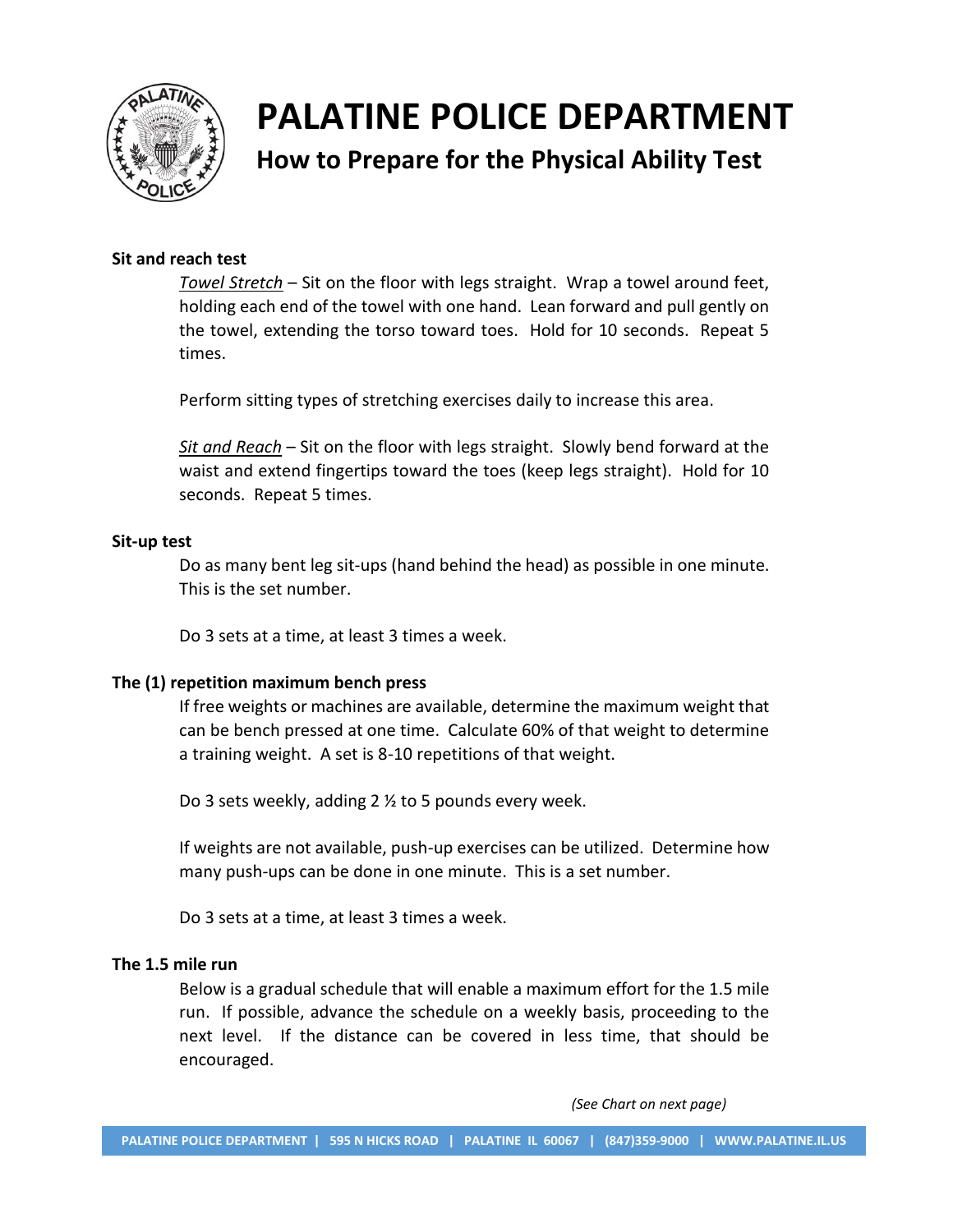# **HOW TO PREPARE FOR THE PHYSICAL ABILITY TEST**

| <b>Week</b>    |  | Activity | <b>Distance</b> | <b>Time</b> | Frequency |
|----------------|--|----------|-----------------|-------------|-----------|
| $\mathbf{1}$   |  | Walk     | 1 Mile          | $20'-17'$   | 5/week    |
| $\overline{2}$ |  | Walk     | 1.5 Mile        | 29'-25'     | 5/week    |
| 3              |  | Walk     | 2 Miles         | 35'-32'     | 5/week    |
| 4              |  | Walk     | 2 Miles         | $30' - 28'$ | 5/week    |
| 5              |  | Walk/Jog | 2 Miles         | 27'         | 5/week    |
| 6              |  | Walk/Jog | 2 Miles         | 26'         | 5/week    |
| $\overline{7}$ |  | Walk/Jog | 2 Miles         | 25'         | 5/week    |
| 8              |  | Walk/Jog | 2 Miles         | 24'         | 4/week    |
| 9              |  | Jog      | 2 Miles         | 23'         | 4/week    |
| 10             |  | Jog      | 2 Miles         | 22'         | 4/week    |
| 11             |  | Jog      | 2 Miles         | 21'         | 4/week    |
| 12             |  | Jog      | 2 Miles         | 20'         | 4/week    |

#### **FITNESS TEST MINIMUM STANDARDS**

| <b>Test</b>                            |           | <b>Male</b> |       | Female |           |           |       |       |
|----------------------------------------|-----------|-------------|-------|--------|-----------|-----------|-------|-------|
| <b>AGE</b>                             | $20 - 29$ | $30 - 39$   | 40-49 | 50-59  | $20 - 29$ | $30 - 39$ | 40-49 | 50-59 |
| Sit & Reach*                           | 16.0      | 15.0        | 13.8  | 12.8   | 18.8      | 17.8      | 16.8  | 16.3  |
| 1 Minute Sit Up                        | 37        | 34          | 28    | 23     | 31        | 24        | 19    | 13    |
| Maximum<br><b>Bench Press</b><br>Ratio | .98       | .87         | .79   | .70    | .58       | .52       | .49   | .43   |
| 1.5 Mile Run                           | 13:46     | 14:31       | 15:24 | 16:21  | 16:21     | 16:52     | 17:53 | 18:44 |

\*The yardstick is situated so that the 15" mark is set at the bottom of the toes.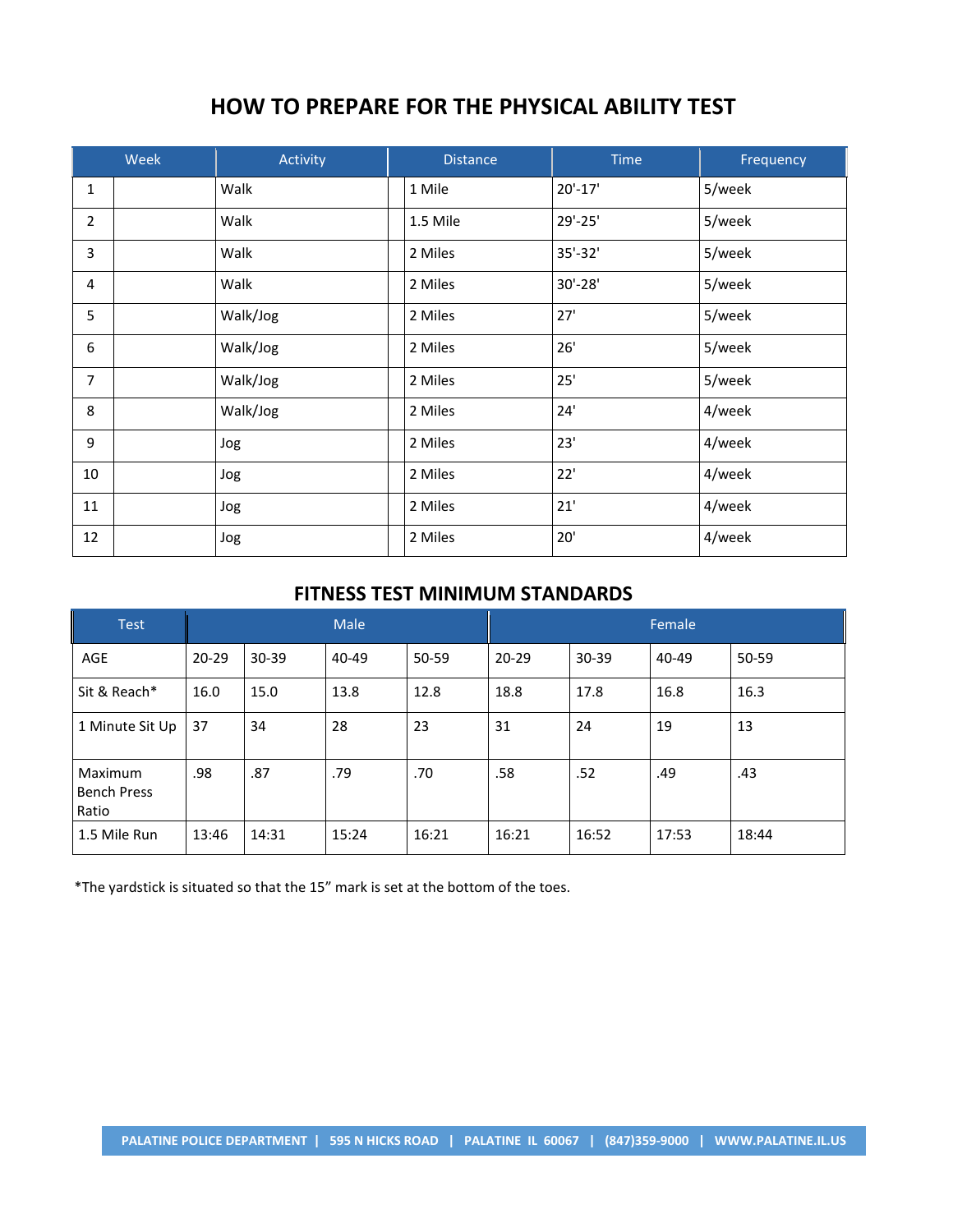

# **CAREER OPPORTUNITY PALATINE POLICE OFFICER \*\* \$79,518 (starting) - \$110,926 (top pay) \*\***

## **ARE YOU...**

- $\Diamond$  At least 21 but under 35 years of age? (Except for those currently employed as a police officer)
- $\Diamond$  Authorized to work in the United States?
- $\lozenge$  Of good character and reputation?
- ♦ Physically fit?

# **DO YOU...**

- Possess a 4-year degree from an accredited college or university?
- Have 20/40 vision in both eyes corrected/uncorrected?
- $\Diamond$  Have normal color vision?
- Possess a valid driver's license?
- $\Diamond$  Have normal hearing range?
- $\Diamond$  Have no tattoos visible wearing a long sleeve shirt (none below wrist or above the neckline)?

### **CAN YOU...**

- $\Diamond$  Be a team player committed to citizen service?
- $\Diamond$  Observe situations analytically and objectively?
- $\Diamond$  Report and record observations clearly and completely?
- $\Diamond$  React quickly and calmly in emergencies?
- $\Diamond$  Treat all people fairly and without prejudice?
- $\Diamond$  Identify problems and develop creative solutions?

# **…IF SO, APPLY NOW!**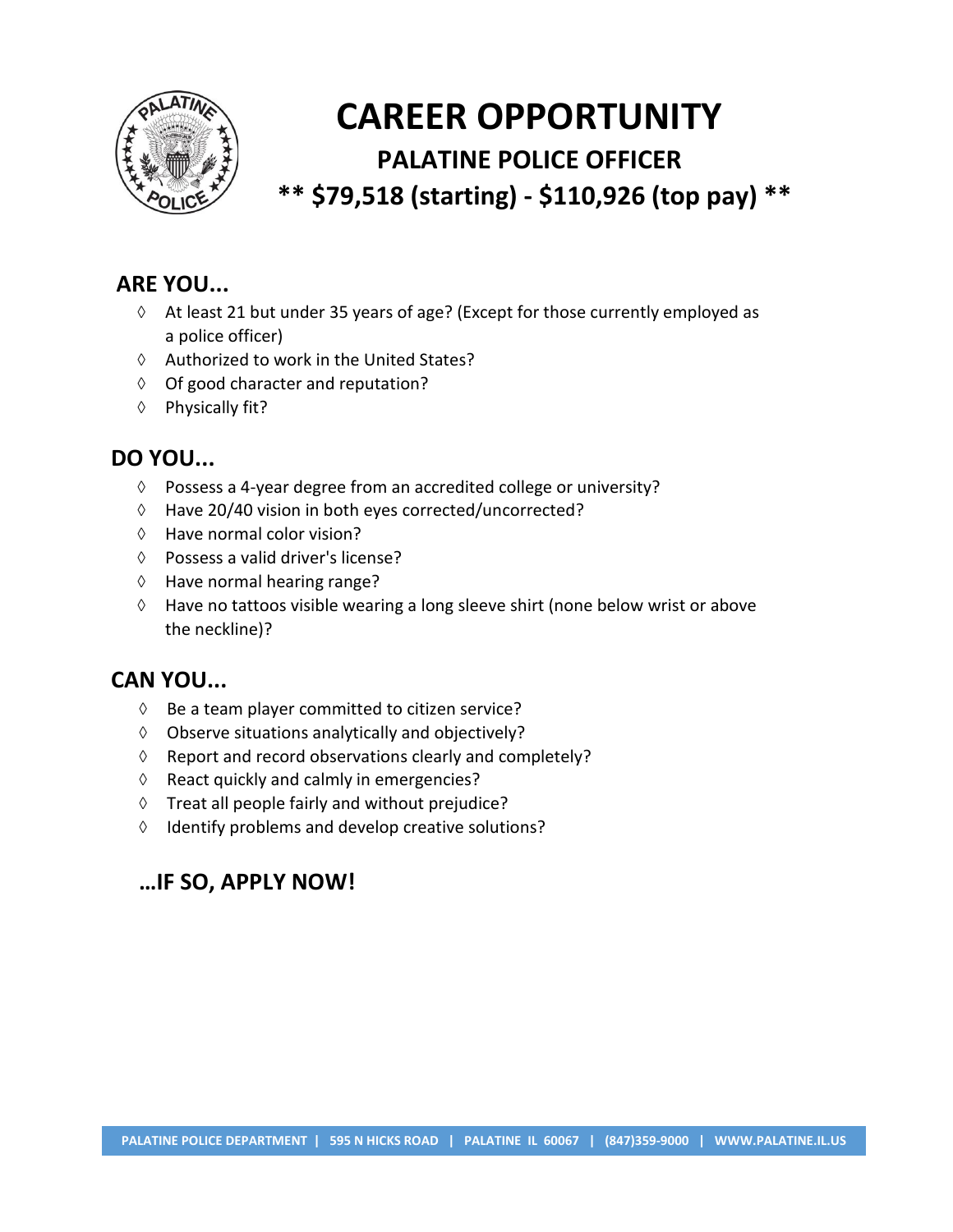## **ABOUT THE VILLAGE OF PALATINE**

The Village of Palatine is an upper middle-class community of 68,500 located 30 miles northwest of Chicago. The Police Department is a full-service law enforcement agency with an authorized strength of 135 sworn and civilian personnel. The Department's career development program is a nationally recognized innovation, which represents Palatine's commitment to employee growth and development.

# **THE SELECTION PROCESS**

**To become a police officer, you must successfully complete the following:** 

- $\Diamond$  application submission
- $\Diamond$  written examination
- $\Diamond$  physical ability test
- $\Diamond$  structured oral examination
- $\diamond$  polygraph and psychological examination
- $\Diamond$  medical examination and drug screening
- $\Diamond$  background investigation

#### **The Village of Palatine offers an excellent benefit package that includes, but is not limited to:**

- $\Diamond$  vacation
- holidays
- $\Diamond$  sick leave accruals
- $\Diamond$  health insurance
- $\Diamond$  dental insurance
- $\Diamond$  life insurance
- $\Diamond$  retirement health savings plan
- $\Diamond$  pension plan
- $\Diamond$  uniform allowance

#### **FOR MORE INFORMATION**

Visit our webite at: [www.palatine.il.us](http://www.palatine.il.us/)